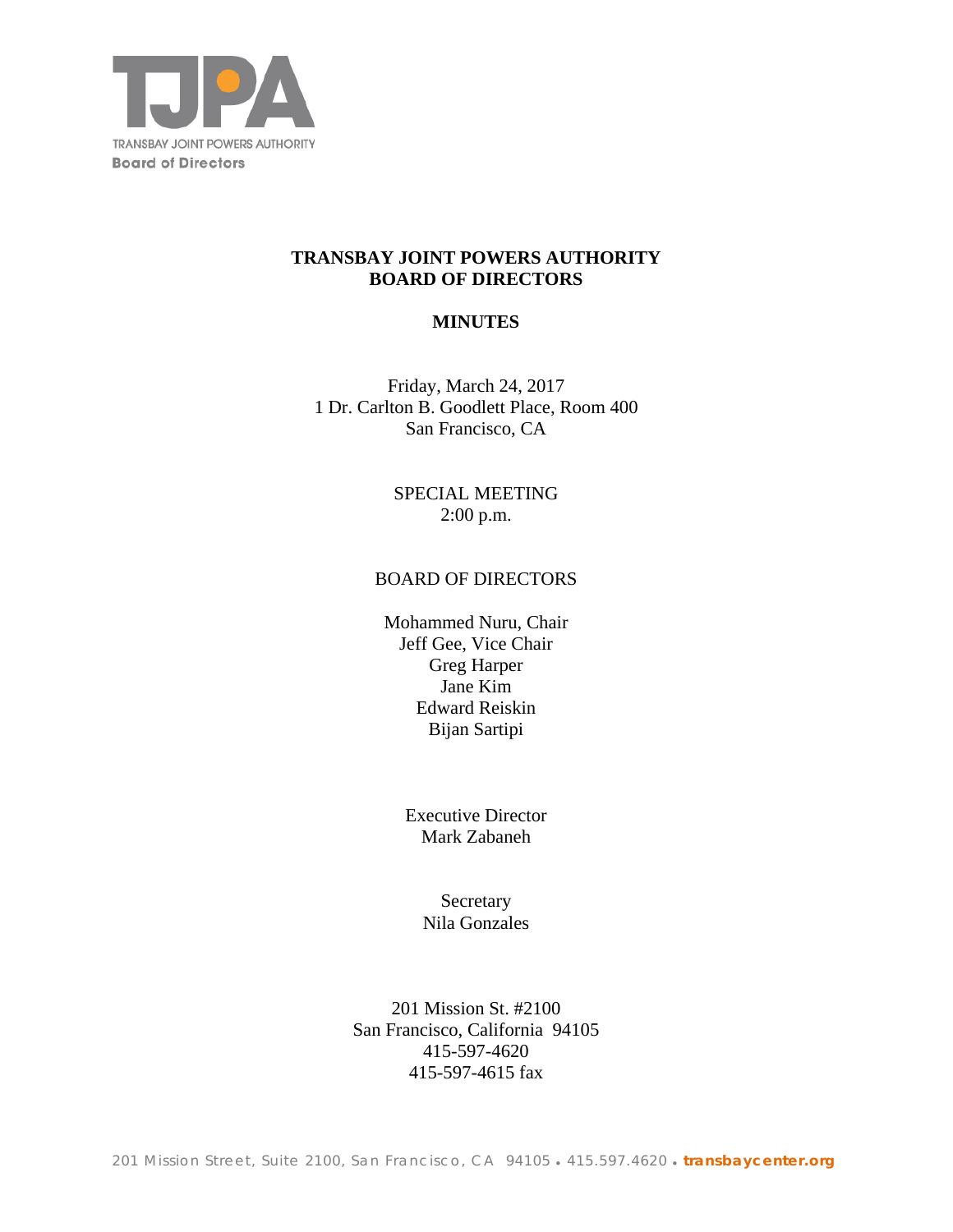### 2:00 – SPECIAL MEETING

#### ORDER OF BUSINESS

#### 1. Call to Order

Chair Nuru called the meeting to order at 2:00 p.m.

#### 2. Roll Call

Secretary Gonzales announced that Directors Kim and Sartipi had scheduling conflicts and would not be present.

Present: Greg Harper Ed Reiskin Jeff Gee Mohammed Nuru

Absent: Jane Kim Bijan Sartipi

#### 3. Public Comment

 Members of the public may address the Authority on matters that are within the Authority's jurisdiction and are not on today's calendar.

None.

# THE FOLLOWING MATTERS BEFORE THE TRANSBAY JOINT POWERS AUTHORITY ARE RECOMMENDED FOR ACTION AS STATED BY THE EXECUTIVE DIRECTOR OR THE CHAIR.

## SPECIAL CALENDAR

4. Authorizing the Executive Director to enter into an Asset Management Agreement for the Transbay Transit Center with Lincoln Property Company for a term and certain financial considerations.

Executive Director Zabaneh introduced the item and HR&A Advisors, Shuprotim Bhaumik and Olivia Moss, who presented the item.

Director Reiskin commended staff and the team for the work done and feels it was a very thorough process, in which he trusts the Board's guidance was helpful. He noted that the end result may not be exactly what was hoped for in some of the terms of the agreement but it seems to be a very strong team, a good approach with management of risk and alignment of incentives but the building is not going to be a revenue generator or self-sufficient in Phase 1. Due to the comprehensive and competitive process that was undertaken, he feels the agreement presented